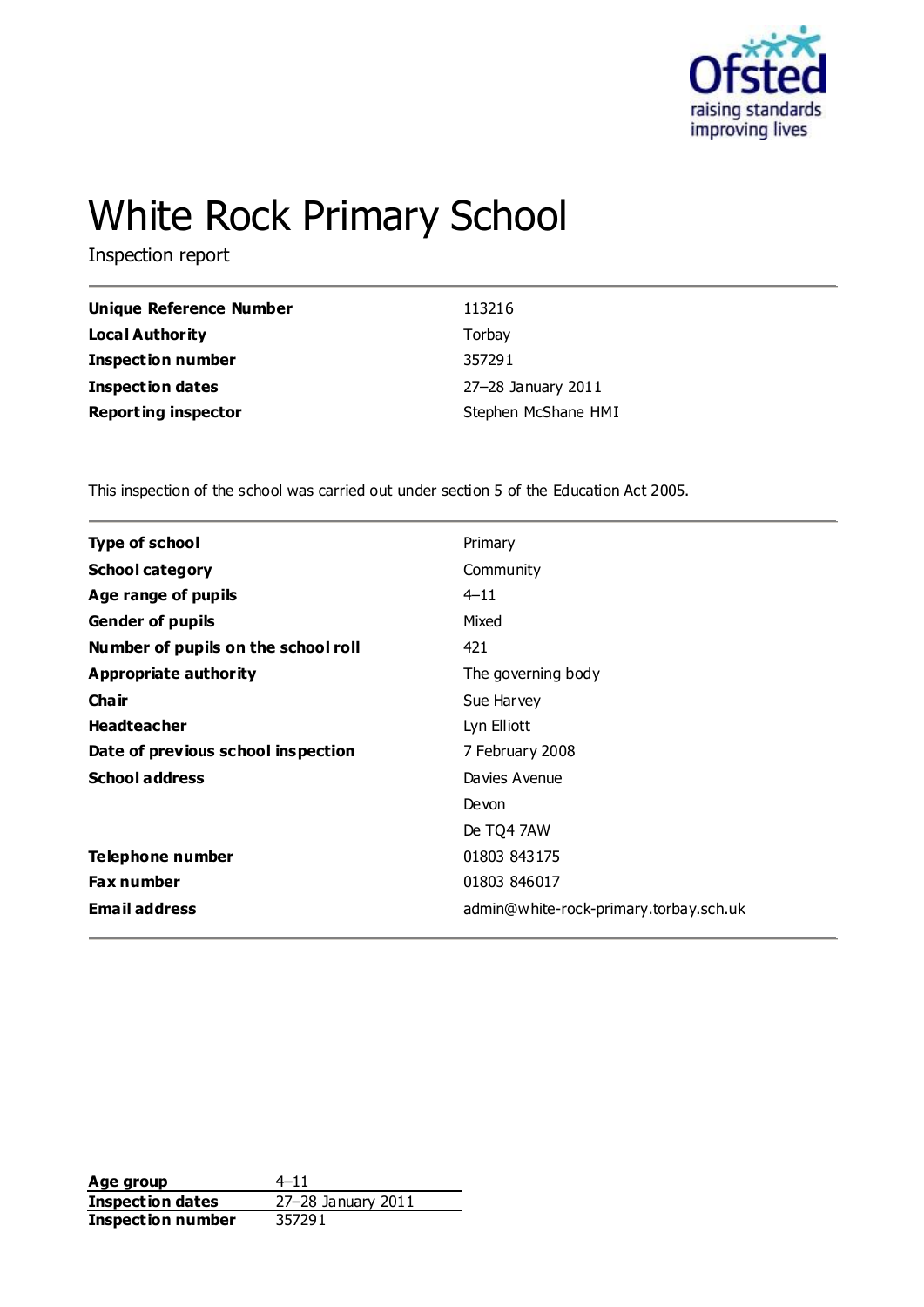The Office for Standards in Education, Children's Services and Skills (Ofsted) regulates and inspects to achieve excellence in the care of children and young people, and in education and skills for learners of all ages. It regulates and inspects childcare and children's social care, and inspects the Children and Family Court Advisory Support Service (Cafcass), schools, colleges, initial teacher training, work-based learning and skills training, adult and community learning, and education and training in prisons and other secure establishments. It assesses council children's services, and inspects services for looked after children, safeguarding and child protection.

Further copies of this report are obtainable from the school. Under the Education Act 2005, the school must provide a copy of this report free of charge to certain categories of people. A charge not exceeding the full cost of reproduction may be made for any other copies supplied.

If you would like a copy of this document in a different format, such as large print or Braille, please telephone 0300 123 4234, or email **[enquiries@ofsted.gov.uk](mailto:enquiries@ofsted.gov.uk)**.

You may copy all or parts of this document for non-commercial educational purposes, as long as you give details of the source and date of publication and do not alter the documentation in any way.

To receive regular email alerts about new publications, including survey reports and school inspection reports, please visit our website and go to 'Subscribe'.

Royal Exchange Buildings St Ann's Square Manchester M2 7LA T: 0300 123 4234 Textphone: 0161 618 8524 E: **[enquiries@ofsted.gov.uk](mailto:enquiries@ofsted.gov.uk)**

W: **[www.ofsted.gov.uk](http://www.ofsted.gov.uk/)**

© Crown copyright 2011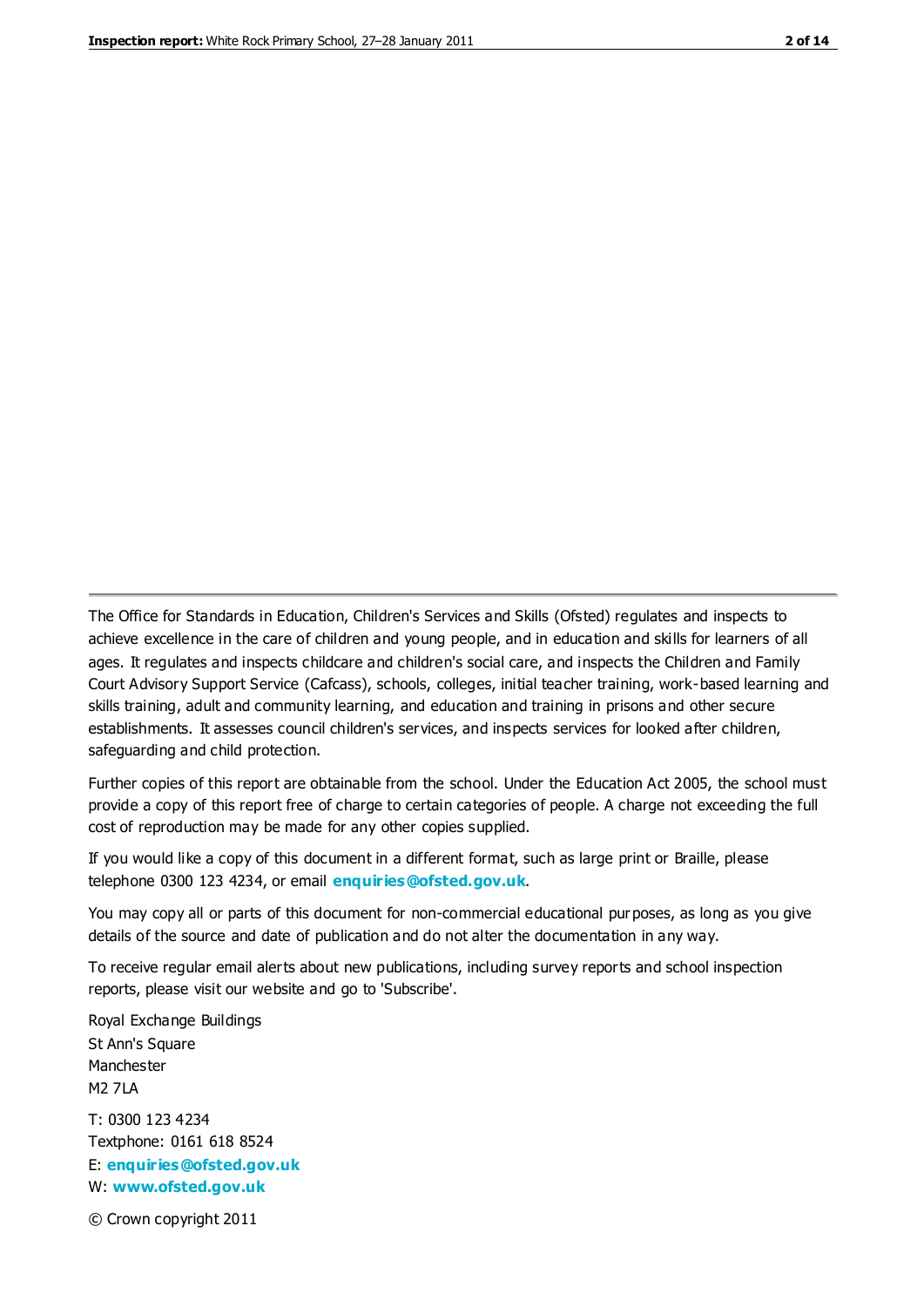# **Introduction**

This inspection was carried out by one of Her Majesty's Inspectors and three additional inspectors. Twenty-six lessons or part lessons were observed and 16 teachers seen. Meetings were held with governors, staff and pupils. Inspectors observed the school's work and looked at policies, records and assessment information. In addition, 277 questionnaires completed by parents and carers were analysed, as well as those completed by staff and pupils.

The inspection team reviewed many aspects of the school's work. It looked in detail at a number of key areas.

- The current attainment, learning and progress of pupils in all key stages, particularly in mathematics and science.
- The attainment, learning and progress of those who may be capable of achieving higher levels.
- How effectively leaders and managers at all levels have contributed to improvements in the raising of standards and whether there are appropriate plans in place and a capacity to raise attainment further.

# **Information about the school**

White Rock is larger than the average sized primary school. The proportion of pupils with special educational needs and/or disabilities is below the national average as is the proportion of pupils who are known to be eligible for free school meals. Most pupils are White British.

The school has received a number of national awards including Artsmark Gold, Eco Schools Award and Rights Respecting School Award.

A private provider has recently established a breakfast club on site. The club was not part of this inspection.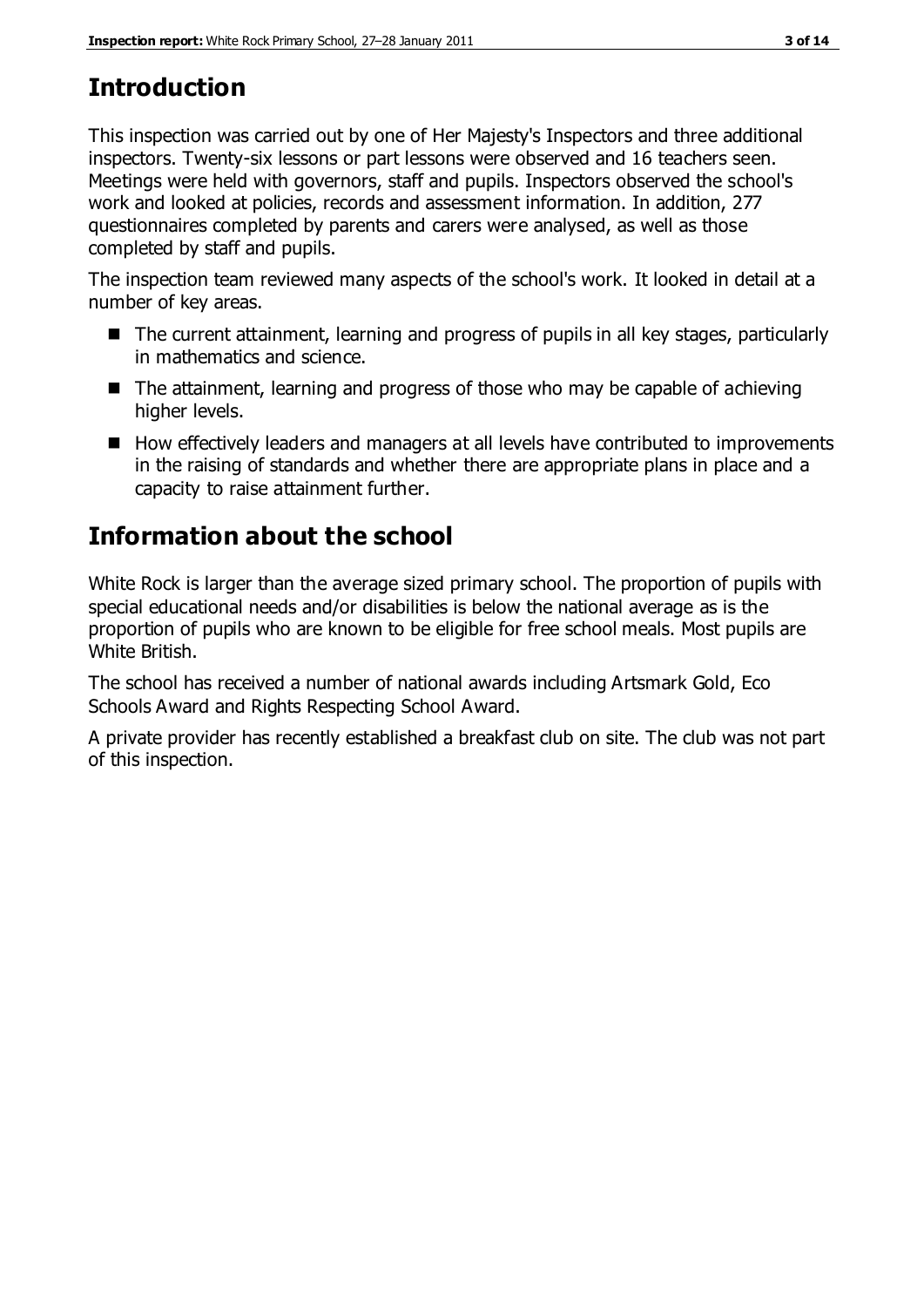# **Inspection judgements**

### **Overall effectiveness: how good is the school? 2**

#### **The school's capacity for sustained improvement 2**

#### **Main findings**

White Rock is a good school. It is a very harmonious, vibrant and caring community. Pupils develop into articulate, confident and reflective individuals who are prepared well for secondary school and for their future lives. All the school's work is underpinned by strong values that the governing body, staff and pupils are committed to. Parents and carers, who are very significant partners, are very positive about the school. They recognise the contributions of different members of staff who are led effectively by a headteacher who models and promotes the importance of each individual in her actions. Since the last inspection, the leadership team has taken effective action to address some weaknesses, particularly in the curriculum, to ensure that attainment is broadly average with more pupils reaching the higher levels in national tests, and pupils' progress and achievement in all subjects are good. Recent changes to the management of the provision for special educational needs have been effective in revising the interventions available so that these pupils are now making satisfactory and sometimes good progress.

Aspects of pupils' personal development are outstanding. Pupils' positive attitude and application to work are significant factors in the progress they make. There are many examples of their substantial contribution to the school and the community. Numerous pupils have roles in supporting other pupils, such as playground leaders or peer mentors, and carry these out with pride. Effective pupil groups such as the school council, the Eco group and the School Nutrition Action Group are consulted and involved regularly in developments such as the design and building of the school's new kitchen and the promotion of healthy eating. Pupils' adoption of healthy lifestyles is also outstanding and is demonstrated through an exceptionally active participation in a range of sports clubs, with all pupils becoming competent swimmers, and their very good knowledge of nutrition. Attendance is average and is affected by families taking holidays in term-time.

Teaching is satisfactory overall. It is good in many respects, and outstanding aspects were observed during the inspection. However, it is uneven in quality across the school. While many aspects of assessment have improved they are not having a consistent impact.

The curriculum at White Rock now provides systematic opportunities to develop basic skills and is a key in the good progress pupils make. It is very well planned and responsive with time used effectively and flexibly to develop particular skills, for example, in handwriting, reading or in 'maths attack' sessions. Interesting opportunities are plentiful and enhanced by the outstanding partnerships that the school has developed. Embedded within the curriculum is a strong focus on rights and responsibilities which leads to the pupils' outstanding spiritual, moral, social and cultural development. The quality of the provision in the early years is outstanding, particularly the care of the children and the wide range of interesting activities on offer.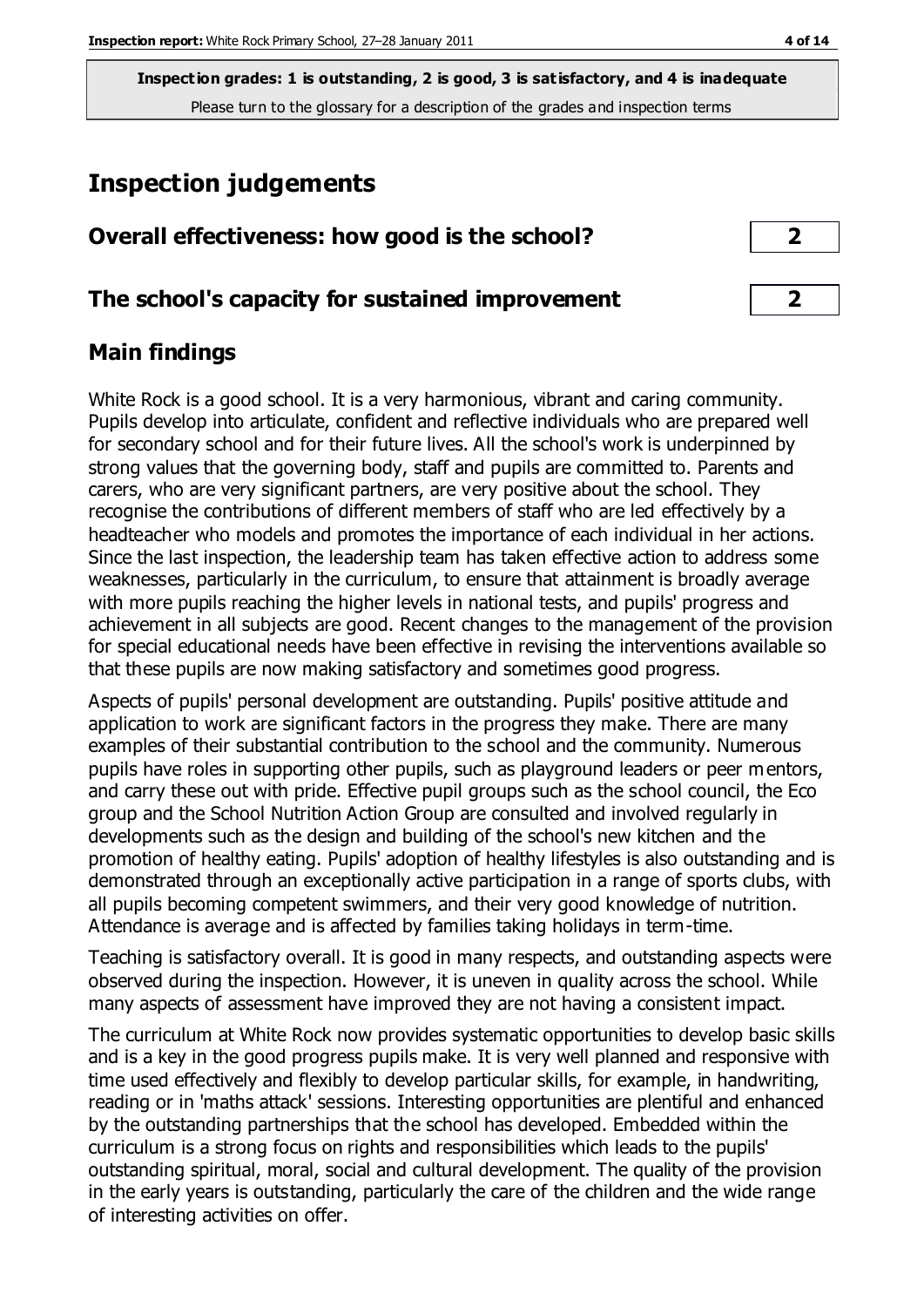The school evaluates its effectiveness accurately and identifies the right priorities for development. Leaders at all levels have played their part in bringing about improvements, are committed to every pupil reaching his/her potential and have good capacity to take the school forward. The monitoring of teaching is regular but does not lead well enough to targeted actions to bring about improvement. The governing body is well organised and steadfast in supporting the school. Safeguarding procedures are satisfactory. Excellent links with the local community and with wider national and international groups, for example with Peru, Ethiopia and Holland, enable the school to promote community cohesion extremely well.

## **What does the school need to do to improve further?**

- Improve teaching and assessment so that by the end of 2011 it is good or better in the very large majority of lessons by:
	- consistently using information from the assessment of pupils' progress to plan activities that challenge all pupils to make rapid progress and all sessions make the best use of time
	- consistently using assessment and marking strategies to ensure that pupils are clear how they can improve their work and progress to the next level
	- $-$  ensuring that monitoring of teaching is closely linked to action planning for further improvement.
- Further develop individual and whole-school strategies to improve attendance.
- Further improve the progress of pupils with special educational needs by building on the range of interventions used.

## **Outcomes for individuals and groups of pupils 2**

Pupils are very motivated to do well. They are positive and enthusiastic learners describing their lessons as 'fun' and 'interesting'. They are developing a good level of self-confidence in themselves as learners and participate well, working at a good pace and keen to answer questions or share their work. They are very eager to take part in the wide range of extracurricular activities available to them. The school's own data show that although attainment on entry varies from year to year and from below to being in line with national expectations for pupils' ages, the large majority of pupils are now making good progress over time toward challenging targets. Work in books and observations supports this. Pupils in the older age groups who were at risk of underachievement have been identified and their progress successfully accelerated through the significant changes to the way in which English is being taught and assessed, and in the use of effective support and interventions.

Behaviour is good. Pupils are polite and engaging. Pupils play and work well together. They say they feel safe at school and the overwhelming majority of parents and carers agree. They feel listened to and are confident that any problem they have will be sorted out. Pupils are prepared well for the future. They confidently use information and communication technology and their basic skills across the curriculum. The majority of Year 6 pupils gain the Torbay Civic Award, a demonstration of their development as good citizens.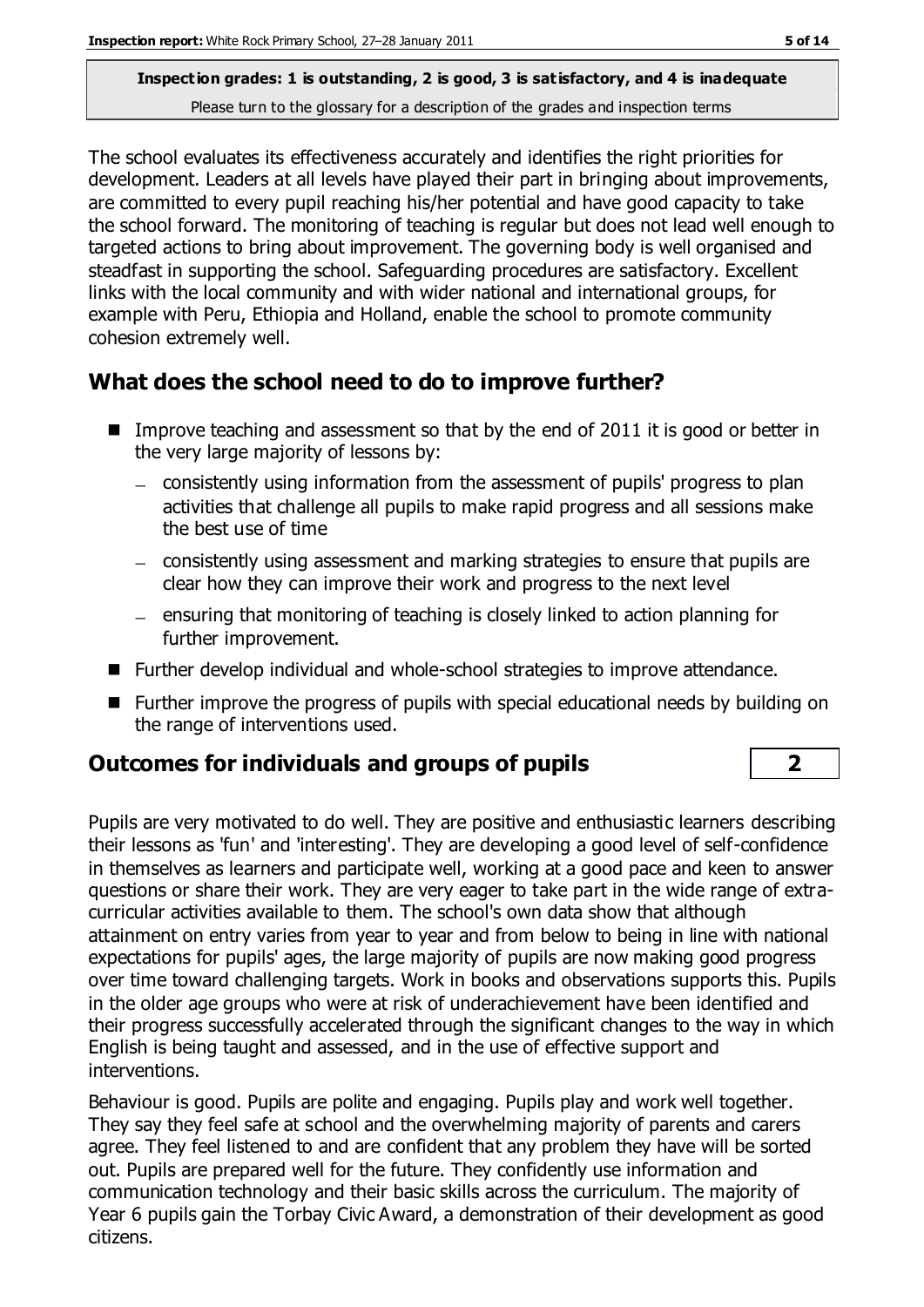These are the grades for pupils' outcomes

#### **Inspection grades: 1 is outstanding, 2 is good, 3 is satisfactory, and 4 is inadequate**

Please turn to the glossary for a description of the grades and inspection terms

| Pupils' achievement and the extent to which they enjoy their learning                                                     | $\overline{\mathbf{2}}$ |
|---------------------------------------------------------------------------------------------------------------------------|-------------------------|
| Taking into account:<br>Pupils' attainment <sup>1</sup>                                                                   | 3                       |
| The quality of pupils' learning and their progress                                                                        | 2                       |
| The quality of learning for pupils with special educational needs and/or disabilities<br>and their progress               | 3                       |
| The extent to which pupils feel safe                                                                                      | $\overline{2}$          |
| Pupils' behaviour                                                                                                         | $\overline{2}$          |
| The extent to which pupils adopt healthy lifestyles                                                                       | 1                       |
| The extent to which pupils contribute to the school and wider community                                                   | 1                       |
| The extent to which pupils develop workplace and other skills that will contribute to<br>their future economic well-being | $\overline{\mathbf{2}}$ |
| Taking into account:<br>Pupils' attendance <sup>1</sup>                                                                   | 3                       |
| The extent of pupils' spiritual, moral, social and cultural development                                                   |                         |

<sup>1</sup> The grades for attainment and attendance are: 1 is high; 2 is above average; 3 is broadly average; and 4 is low

#### **How effective is the provision?**

All lessons are underpinned by strong and respectful relationships between adults and pupils. The use of skilled additional adults is effective in supporting small groups. The best lessons observed had clear success criteria and were carefully planned. Teachers used a range of strategies to encourage pupils' involvement by supporting them to share ideas and work effectively together with a high level of sustained challenge based on an understanding of their prior attainment. Effective intervention from adults helps pupils who do not understand the work. In weaker lessons, the intended outcome is less clear, there is too much talk from the teacher and pupils are expected to listen for too long while sitting on the carpet. Ineffective questioning directed only to pupils with their hands up means that some pupils become disinterested. In a few sessions, while pupils were learning very successfully when an adult was working with them, there was insufficient challenge in the other activities. The school has developed a range of assessment and marking procedures, including a personal learning profile, which monitors individual progress effectively across the school. The different strategies are not as yet consistently applied so that they are not helping pupils in all classes to improve their work and to progress to the next level.

The curriculum enables pupils to develop systematically skills in all subjects. Key themes of creativity, independence and teamwork are embedded so that personal development is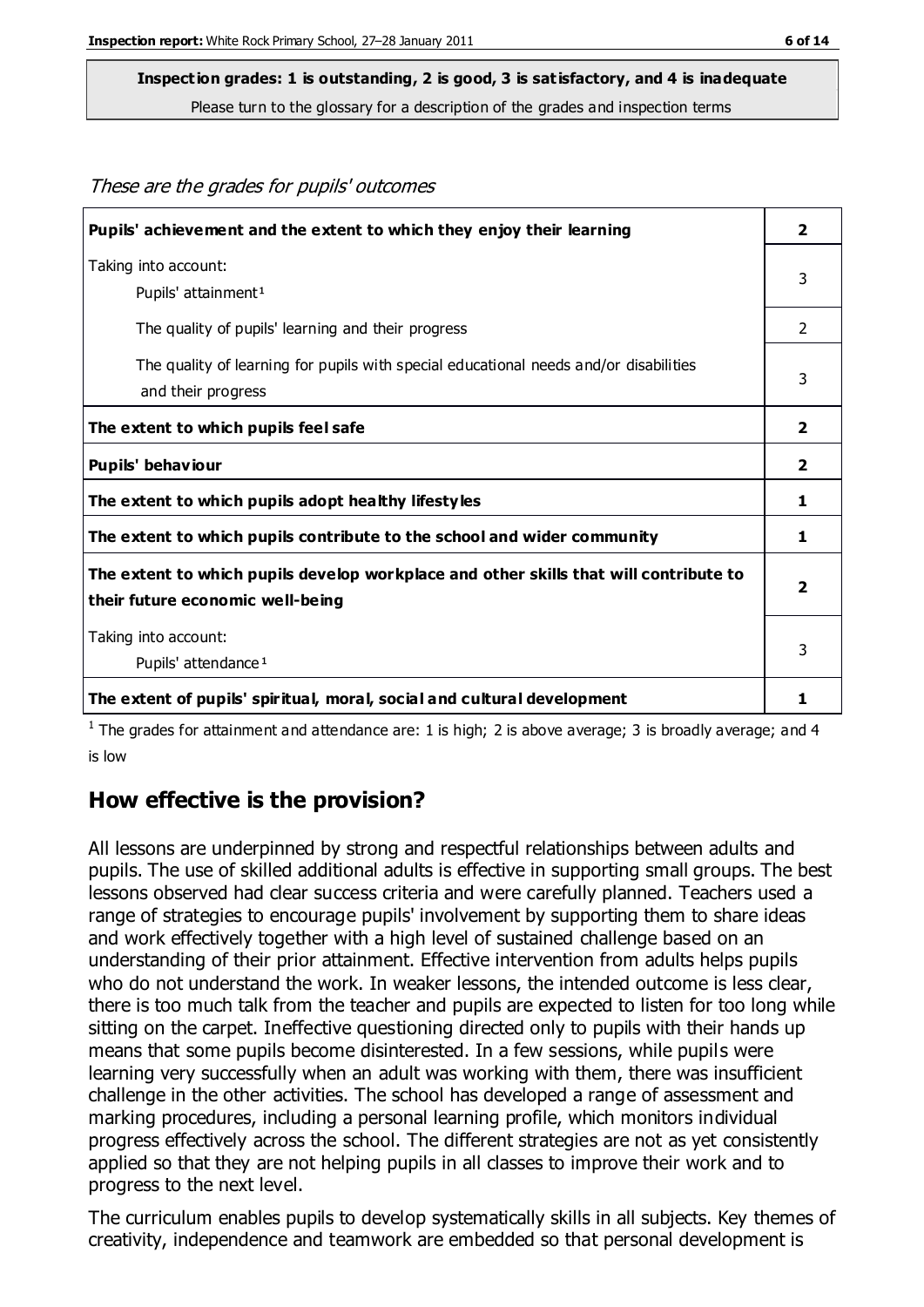effectively developed. An extensive range of activities, clubs and special events, such as whole-school performances, the gardening club which has recently exhibited at the Chelsea Flower Show and a thriving choir, contributes to the enjoyment and learning of the pupils and the vitality of the school.

Pupils are cared for well. The newly appointed special educational needs coordinator has a good grasp of what needs to be done and current intervention programmes have been well thought out and have started to have impact. The transitions from home to school and on to secondary school are strong and effective. The school works hard to improve attendance and recently held an attendance week to focus attention on this once again. The governing body is fully supportive of the school's actions and is working closely with staff on this issue.

| The quality of teaching                                                                                    |  |
|------------------------------------------------------------------------------------------------------------|--|
| Taking into account:<br>The use of assessment to support learning                                          |  |
| The extent to which the curriculum meets pupils' needs, including, where relevant,<br>through partnerships |  |
| The effectiveness of care, guidance and support                                                            |  |

These are the grades for the quality of provision

## **How effective are leadership and management?**

Since the last inspection, leaders and managers have taken firm action to ensure that pupils make good progress. They have done this successfully by carrying out a 'root and branch' evaluation of the curriculum and making a number of changes. They have successfully ensured that pupils remain inspired, engaged and creative and at the centre of the White Rock learning community. A knowledgeable and experienced governing body has provided the necessary support and challenge, including a strong contribution to the effective management of the school, sound finances and to overseeing safe and attractive premises. The school gives a high priority to safeguarding children. Policies and procedures are appropriate and adults are knowledgeable; however, currently aspects of training are not up to date. There are plans in place to rectify this. Parents and carers are fully involved in the life of the school. They are kept well informed through the website, regular newsletters and reports. Attendance at meetings is high; there are many parent and carer volunteers and examples of them improving provision such as the recent construction of new bike storage and the organisation of clubs. The school is aware of the performance of different groups in the school and takes appropriate action to make sure any potential underachievement is challenged. Effective action is being taken to improve the progress of pupils with special educational needs and/or disabilities and there are increased opportunities to develop the fine motor skills of boys. Outstanding partnerships contribute to the curriculum, the development of the school and the outcomes of individuals. They are also fundamental to the school's outstanding work in all aspects of community cohesion and to the impact on the pupils at White Rock in seeing themselves as members of a school, local, national and international community.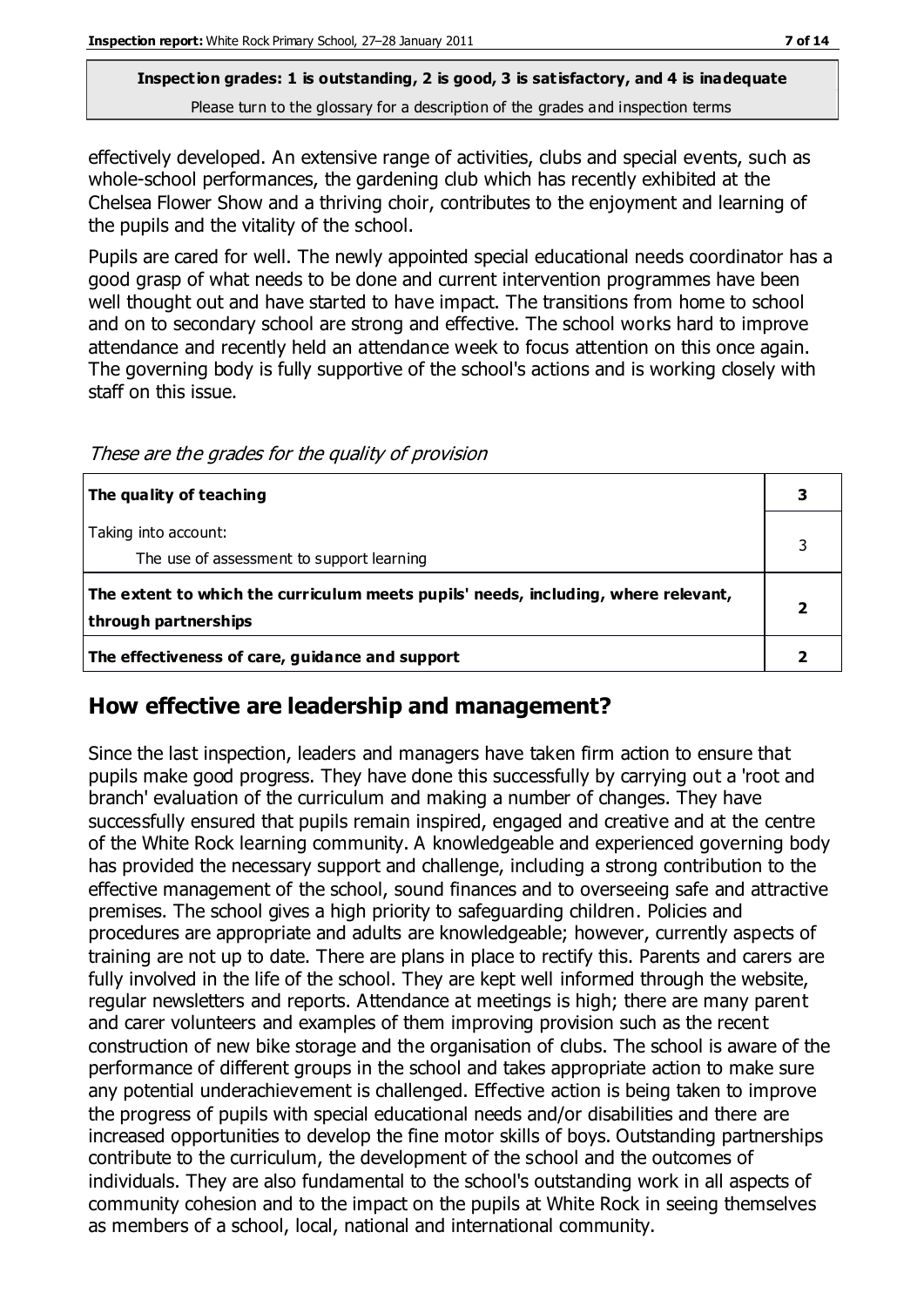**Inspection grades: 1 is outstanding, 2 is good, 3 is satisfactory, and 4 is inadequate**

Please turn to the glossary for a description of the grades and inspection terms

| The effectiveness of leadership and management in embedding ambition and driving<br>improvement                                                                  | $\overline{\mathbf{2}}$ |
|------------------------------------------------------------------------------------------------------------------------------------------------------------------|-------------------------|
| Taking into account:<br>The leadership and management of teaching and learning                                                                                   | 3                       |
| The effectiveness of the governing body in challenging and supporting the<br>school so that weaknesses are tackled decisively and statutory responsibilities met | $\overline{2}$          |
| The effectiveness of the school's engagement with parents and carers                                                                                             | 1                       |
| The effectiveness of partnerships in promoting learning and well-being                                                                                           | 1                       |
| The effectiveness with which the school promotes equality of opportunity and tackles<br>discrimination                                                           | $\overline{2}$          |
| The effectiveness of safeguarding procedures                                                                                                                     | 3                       |
| The effectiveness with which the school promotes community cohesion                                                                                              | 1                       |
| The effectiveness with which the school deploys resources to achieve value for money                                                                             | $\mathbf{2}$            |

#### These are the grades for leadership and management

## **Early Years Foundation Stage**

Very clear assessment data and tracking show that pupils in the Early Years Foundation Stage make consistently good progress which leads to good outcomes in all areas of learning. Provision is outstanding, particularly the effective teamwork which ensures that children are cared for well by responsive and knowledgeable adults and settle very quickly. Excellent curriculum planning and very good use of resources, indoor and outside, lead to children being engaged, eager and confident to learn and in cooperating well together. They are very well prepared for school. There are close links with parents and carers who are very positive about the provision. The early years leader effectively manages the provision on a day-to-day basis and she has led ongoing improvements. She is a reflective leader with a good grasp of required future developments.

These are the grades for the Early Years Foundation Stage

| <b>Overall effectiveness of the Early Years Foundation Stage</b>                      |  |
|---------------------------------------------------------------------------------------|--|
| Taking into account:<br>Outcomes for children in the Early Years Foundation Stage     |  |
| The quality of provision in the Early Years Foundation Stage                          |  |
| The effectiveness of leadership and management of the Early Years Foundation<br>Stage |  |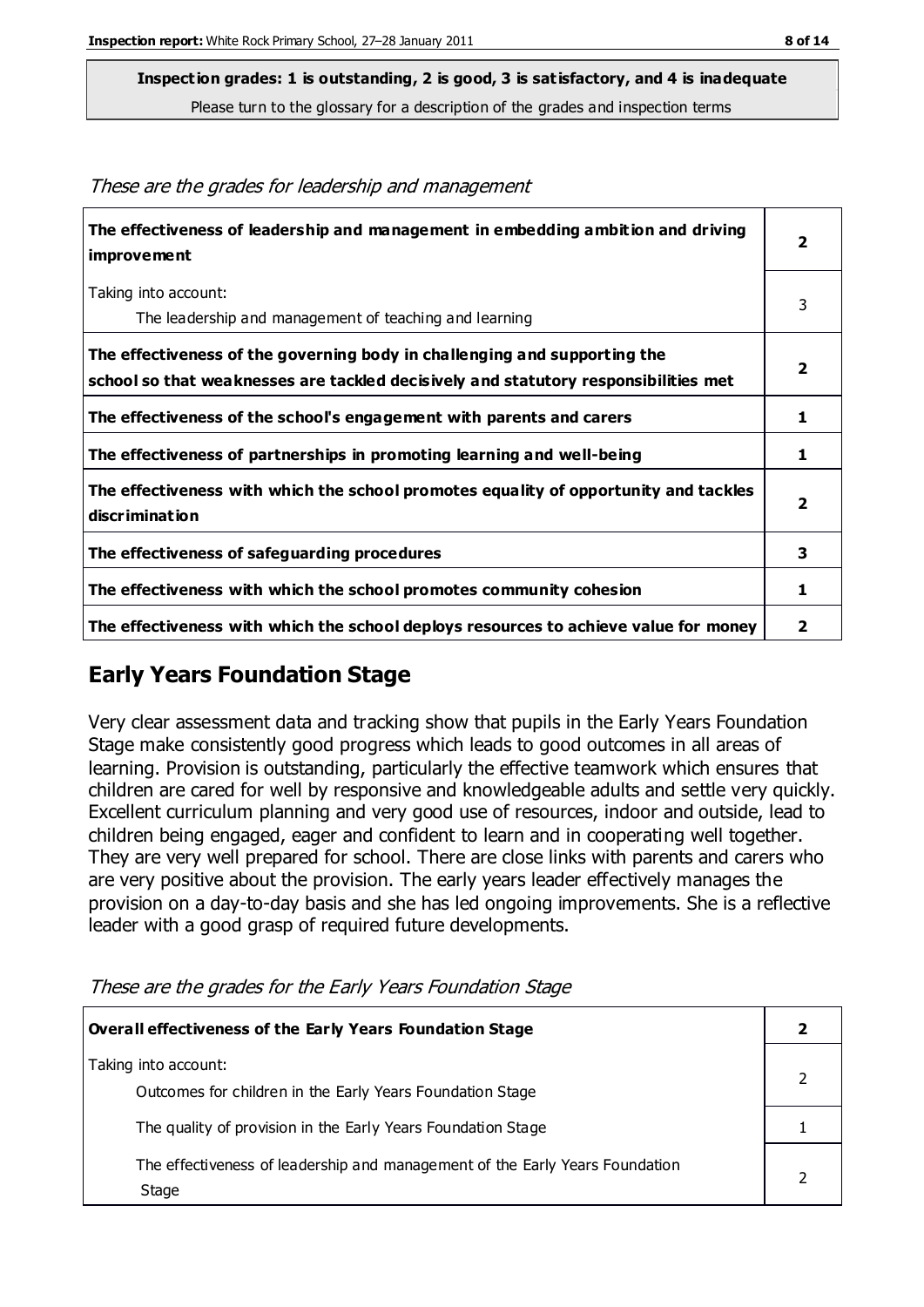### **Views of parents and carers**

Parents' and carers' responses to the questions on the questionnaire were overwhelmingly positive. There were many comments that described the good care and support individual children receive, the warm and approachable staff, the ethos and the contribution of the whole school community, and how happy their children are at White Rock. A few parents and carers expressed concerns particularly related to behaviour, teaching and progress and provision for pupils with special educational needs. These issues were examined by the team and have been addressed in the report.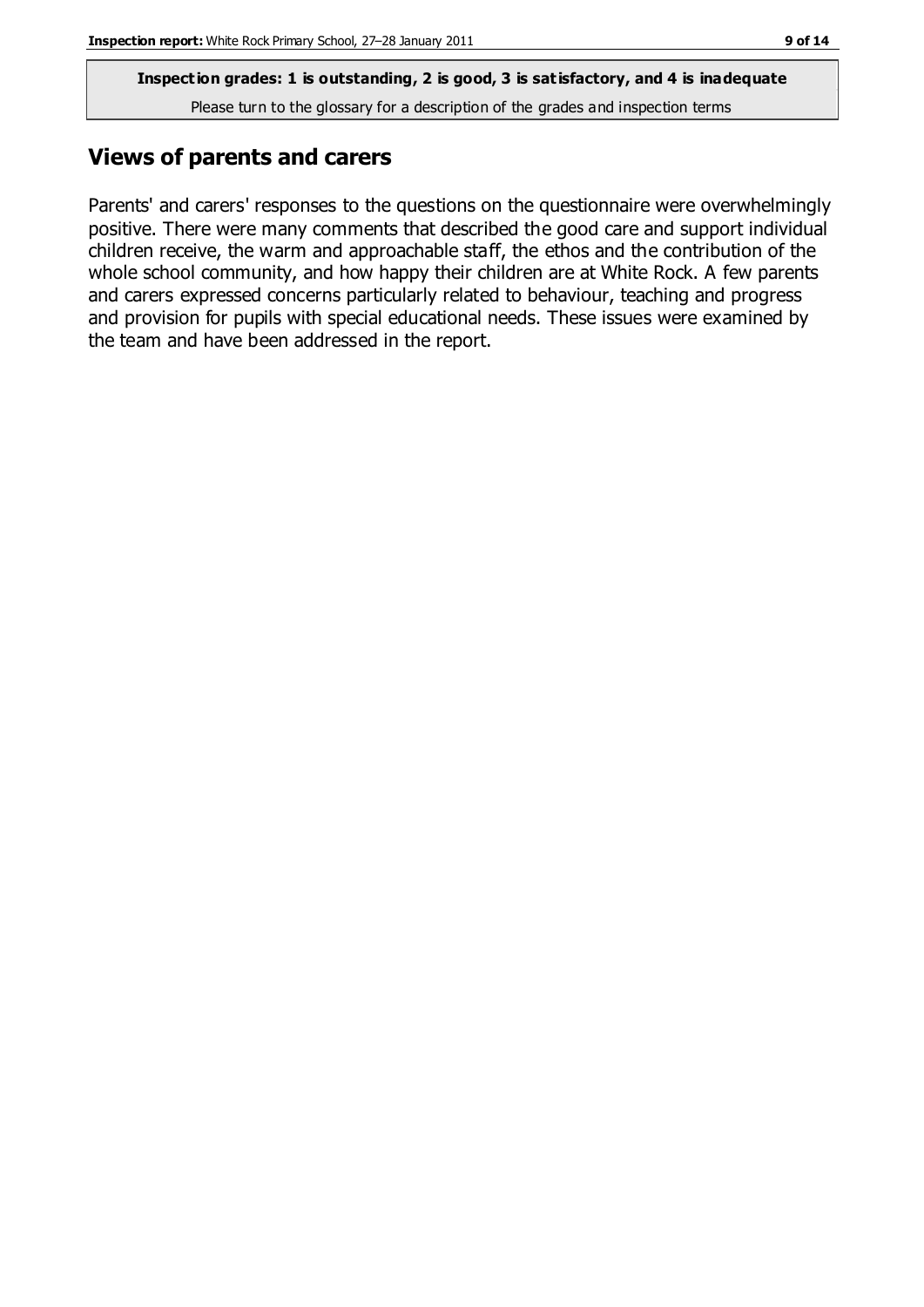#### **Responses from parents and carers to Ofsted's questionnaire**

Ofsted invited all the registered parents and carers of pupils registered at White Rock to complete a questionnaire about their views of the school. In the questionnaire, parents and carers were asked to record how strongly they agreed with 13 statements a bout the school.

The inspection team received 277 completed questionnaires by the end of the on-site inspection. In total, there are 421 pupils registered at the school.

| <b>Statements</b>                                                                                                                                                                                                                                       | <b>Strongly</b><br>agree |               | Agree        |               |                |                | <b>Disagree</b> |               | <b>Strongly</b><br>disagree |  |
|---------------------------------------------------------------------------------------------------------------------------------------------------------------------------------------------------------------------------------------------------------|--------------------------|---------------|--------------|---------------|----------------|----------------|-----------------|---------------|-----------------------------|--|
|                                                                                                                                                                                                                                                         | <b>Total</b>             | $\frac{0}{0}$ | <b>Total</b> | $\frac{0}{0}$ | <b>Total</b>   | $\frac{0}{0}$  | <b>Total</b>    | $\frac{0}{0}$ |                             |  |
| My child enjoys school                                                                                                                                                                                                                                  | 180                      | 65            | 92           | 33            | 3              | $\mathbf{1}$   | $\mathbf 0$     | $\mathbf 0$   |                             |  |
| The school keeps my child<br>safe                                                                                                                                                                                                                       | 200                      | 72            | 72           | 26            | 1              | 0              | $\mathbf{1}$    | $\mathbf 0$   |                             |  |
| My school informs me about<br>my child's progress                                                                                                                                                                                                       | 122                      | 44            | 137          | 49            | 14             | 5              | $\overline{2}$  | $\mathbf{1}$  |                             |  |
| My child is making enough<br>progress at this school                                                                                                                                                                                                    | 137                      | 49            | 112          | 40            | 11             | 4              | 1               | $\mathbf 0$   |                             |  |
| The teaching is good at this<br>school                                                                                                                                                                                                                  | 151                      | 55            | 115          | 42            | 5              | $\overline{2}$ | $\mathbf 0$     | $\mathbf 0$   |                             |  |
| The school helps me to<br>support my child's learning                                                                                                                                                                                                   | 147                      | 53            | 119          | 43            | $\overline{7}$ | 3              | 1               | $\mathbf 0$   |                             |  |
| The school helps my child to<br>have a healthy lifestyle                                                                                                                                                                                                | 155                      | 56            | 111          | 40            | $\overline{7}$ | 3              | $\mathbf 0$     | $\mathbf 0$   |                             |  |
| The school makes sure that<br>my child is well prepared for<br>the future (for example<br>changing year group,<br>changing school, and for<br>children who are finishing<br>school, entering further or<br>higher education, or entering<br>employment) | 144                      | 52            | 106          | 38            | $\overline{2}$ | 1              | $\mathbf 0$     | $\mathbf 0$   |                             |  |
| The school meets my child's<br>particular needs                                                                                                                                                                                                         | 147                      | 53            | 111          | 40            | 9              | 3              | $\mathbf 0$     | $\mathbf 0$   |                             |  |
| The school deals effectively<br>with unacceptable behaviour                                                                                                                                                                                             | 133                      | 48            | 116          | 42            | 8              | 3              | 8               | 3             |                             |  |
| The school takes account of<br>my suggestions and concerns                                                                                                                                                                                              | 127                      | 46            | 129          | 47            | 11             | 4              | 3               | 1             |                             |  |
| The school is led and<br>managed effectively                                                                                                                                                                                                            | 188                      | 68            | 77           | 28            | $\overline{4}$ | $\mathbf{1}$   | $\mathbf{1}$    | $\mathbf 0$   |                             |  |
| Overall, I am happy with my<br>child's experience at this<br>school                                                                                                                                                                                     | 189                      | 68            | 76           | 27            | 5              | $\overline{2}$ | $\mathbf{1}$    | $\mathbf 0$   |                             |  |

The table above summarises the responses that parents and carers made to each statement. The percentages indicate the proportion of parents and carers giving that response out of the total number of completed questionnaires. Where one or more parents and carers chose not to answer a particular question, the percentages will not add up to 100%.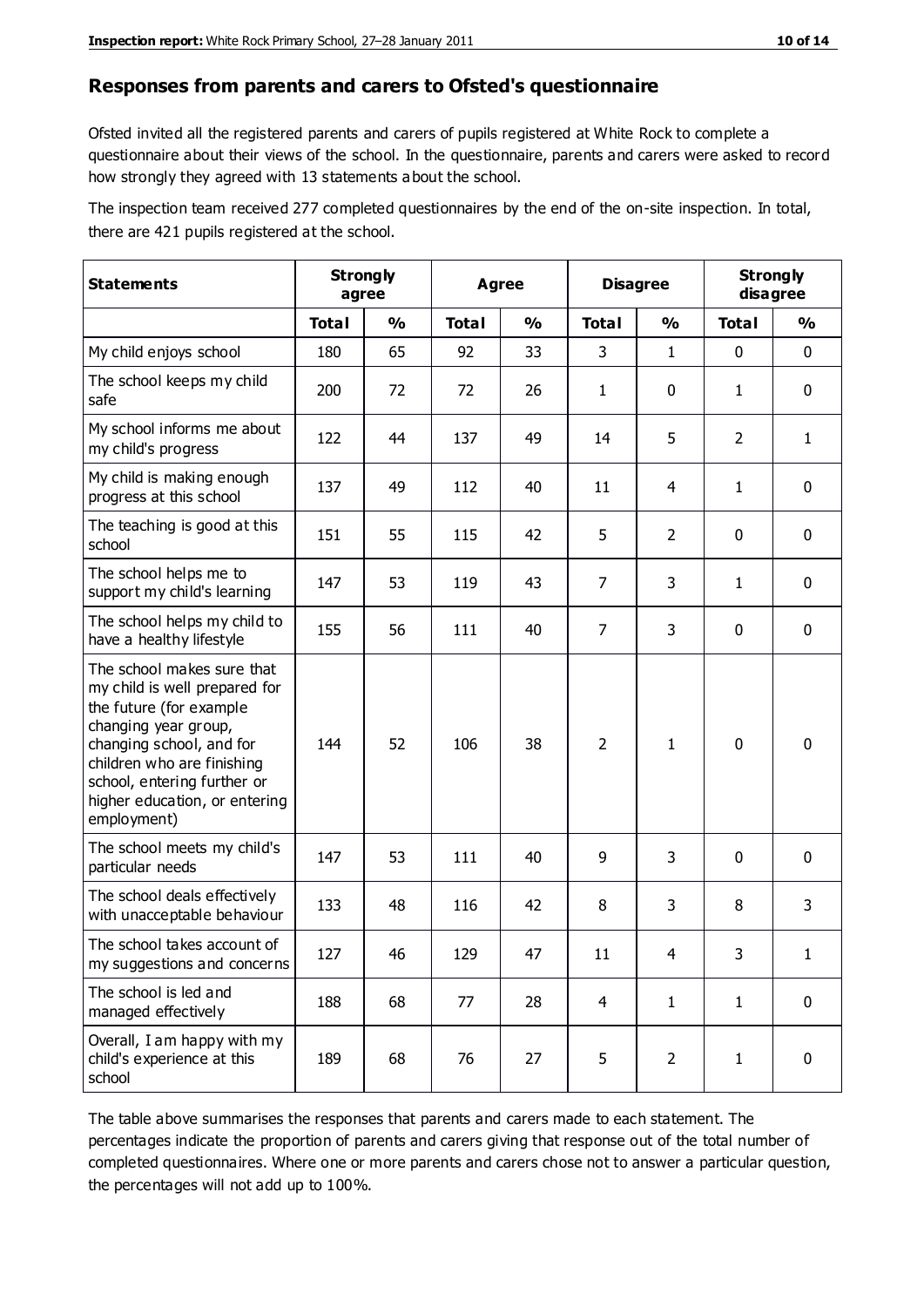## **Glossary**

| Grade   | <b>Judgement</b> | <b>Description</b>                                                                                                                                                                                                            |
|---------|------------------|-------------------------------------------------------------------------------------------------------------------------------------------------------------------------------------------------------------------------------|
| Grade 1 | Outstanding      | These features are highly effective. An outstanding school<br>provides exceptionally well for all its pupils' needs.                                                                                                          |
| Grade 2 | Good             | These are very positive features of a school. A school that<br>is good is serving its pupils well.                                                                                                                            |
| Grade 3 | Satisfactory     | These features are of reasonable quality. A satisfactory<br>school is providing adequately for its pupils.                                                                                                                    |
| Grade 4 | Inadequate       | These features are not of an acceptable standard. An<br>inadequate school needs to make significant improvement<br>in order to meet the needs of its pupils. Ofsted inspectors<br>will make further visits until it improves. |

#### **What inspection judgements mean**

#### **Overall effectiveness of schools**

|                       | Overall effectiveness judgement (percentage of schools) |      |                     |                   |
|-----------------------|---------------------------------------------------------|------|---------------------|-------------------|
| <b>Type of school</b> | <b>Outstanding</b>                                      | Good | <b>Satisfactory</b> | <b>Inadequate</b> |
| Nursery schools       | 59                                                      | 35   | 3                   | 3                 |
| Primary schools       | 9                                                       | 44   | 39                  | 7                 |
| Secondary schools     | 13                                                      | 36   | 41                  | 11                |
| Sixth forms           | 15                                                      | 39   | 43                  | 3                 |
| Special schools       | 35                                                      | 43   | 17                  | 5                 |
| Pupil referral units  | 21                                                      | 42   | 29                  | 9                 |
| All schools           | 13                                                      | 43   | 37                  | 8                 |

New school inspection arrangements were introduced on 1 September 2009. This means that inspectors now make some additional judgements that were not made previously.

The data in the table above are for the period 1 September 2009 to 31 August 2010 and are consistent with the latest published official statistics about maintained school inspec tion outcomes (see **[www.ofsted.gov.uk](http://www.ofsted.gov.uk/)**).

The sample of schools inspected during 2009/10 was not representative of all schools nationally, as weaker schools are inspected more frequently than good or outstanding schools.

Percentages are rounded and do not always add exactly to 100.

Sixth form figures reflect the judgements made for the overall effectiveness of the sixth form in secondary schools, special schools and pupil referral units.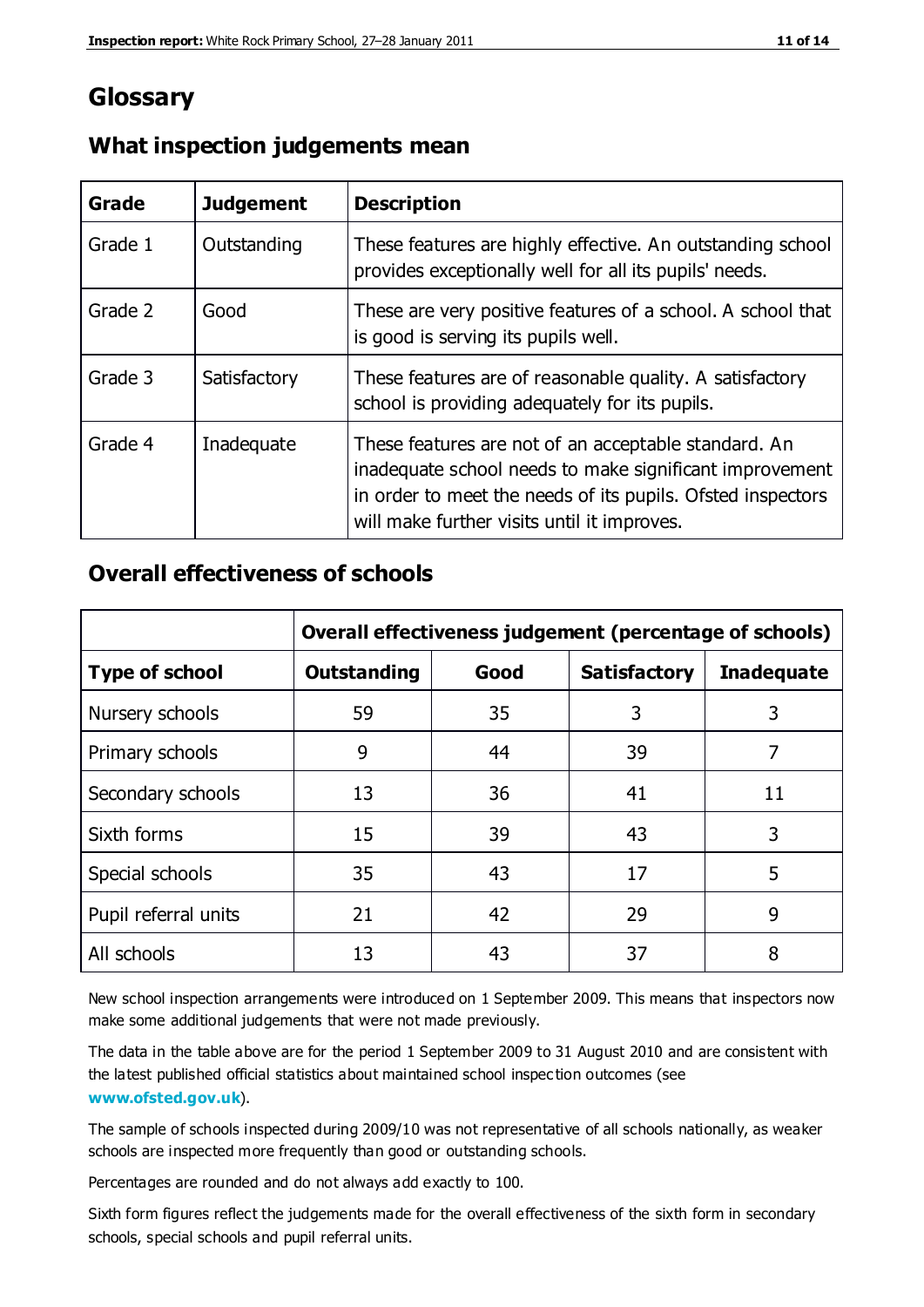# **Common terminology used by inspectors**

| Achievement:                  | the progress and success of a pupil in their learning,<br>development or training.                                                                                                                                                          |  |  |
|-------------------------------|---------------------------------------------------------------------------------------------------------------------------------------------------------------------------------------------------------------------------------------------|--|--|
| Attainment:                   | the standard of the pupils' work shown by test and<br>examination results and in lessons.                                                                                                                                                   |  |  |
| Capacity to improve:          | the proven ability of the school to continue<br>improving. Inspectors base this judgement on what<br>the school has accomplished so far and on the quality<br>of its systems to maintain improvement.                                       |  |  |
| Leadership and management:    | the contribution of all the staff with responsibilities,<br>not just the headteacher, to identifying priorities,<br>directing and motivating staff and running the school.                                                                  |  |  |
| Learning:                     | how well pupils acquire knowledge, develop their<br>understanding, learn and practise skills and are<br>developing their competence as learners.                                                                                            |  |  |
| <b>Overall effectiveness:</b> | inspectors form a judgement on a school's overall<br>effectiveness based on the findings from their<br>inspection of the school. The following judgements,<br>in particular, influence what the overall effectiveness<br>judgement will be. |  |  |
|                               | The school's capacity for sustained<br>improvement.                                                                                                                                                                                         |  |  |
|                               | Outcomes for individuals and groups of pupils.                                                                                                                                                                                              |  |  |
|                               | The quality of teaching.                                                                                                                                                                                                                    |  |  |
|                               | The extent to which the curriculum meets<br>pupils' needs, including, where relevant,<br>through partnerships.                                                                                                                              |  |  |
|                               | The effectiveness of care, guidance and<br>support.                                                                                                                                                                                         |  |  |
| Progress:                     | the rate at which pupils are learning in lessons and<br>over longer periods of time. It is often measured by<br>comparing the pupils' attainment at the end of a key                                                                        |  |  |

stage with their attainment when they started.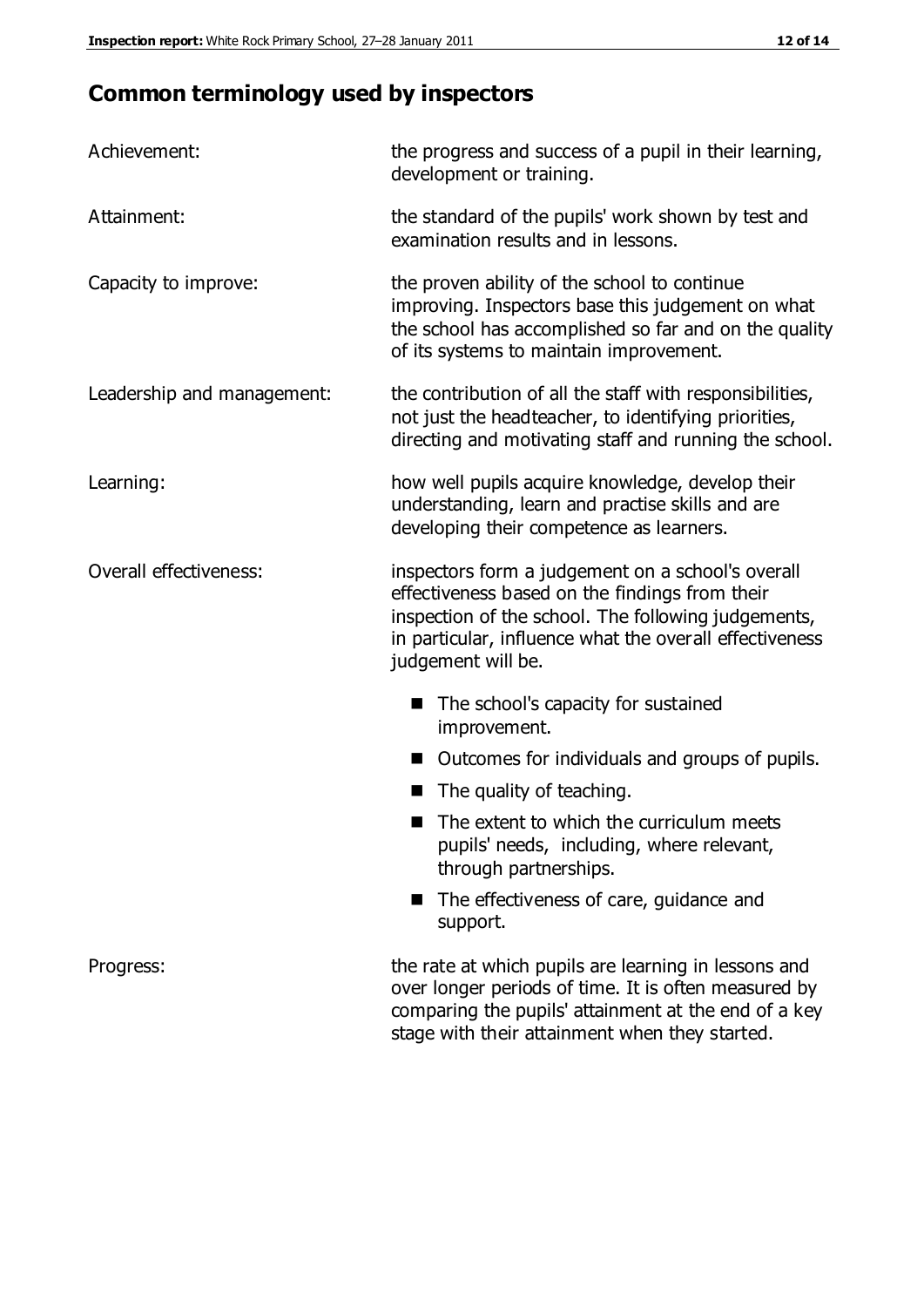#### **This letter is provided for the school, parents and carers to share with their children. It describes Ofsted's main findings from the inspection of their school.**

31 January 2011

#### Dear Pupils

#### **Inspection of White Rock Primary School, Paignton TQ4 7AW**

Thank you for making us so welcome when we visited your school recently. We really enjoyed seeing you learn in your classrooms and talking with you. We were very impressed with how polite and well behaved you were.

We found out that White Rock is a good school where you make good progress in your learning. It is helping you to develop into good citizens who have an outstanding knowledge of healthy living and who make an excellent contribution by doing jobs, raising money or being part of groups such as the Eco group or the school council. White Rock also helps you to think deeply about issues such as rights and responsibilities so that you and the staff are all part of a community that is caring and safe. Your parents and carers are very satisfied with the education you are receiving. Mrs Elliott and her team are doing a good job in managing the school and providing you with many exciting opportunities.

To make your school even better we have asked your headteacher and teachers to make sure the teaching is always at least good in every lesson. We have asked them to make sure that the pupils who may find learning more difficult are making good progress. Also, attendance at your school could be better, as sometimes some of you take holidays during term-time. We have asked that the school continues to work with your parents and carers to avoid doing this.

It was a real privilege to visit White Rock. Some people told us that it is a special place and we agree. Keep up the hard work, continue with your positive attitudes and make sure you come to school regularly so that you can make the best of all the opportunities.

With best wishes

Yours sincerely

Stephen McShane

Her Majesty's Inspector